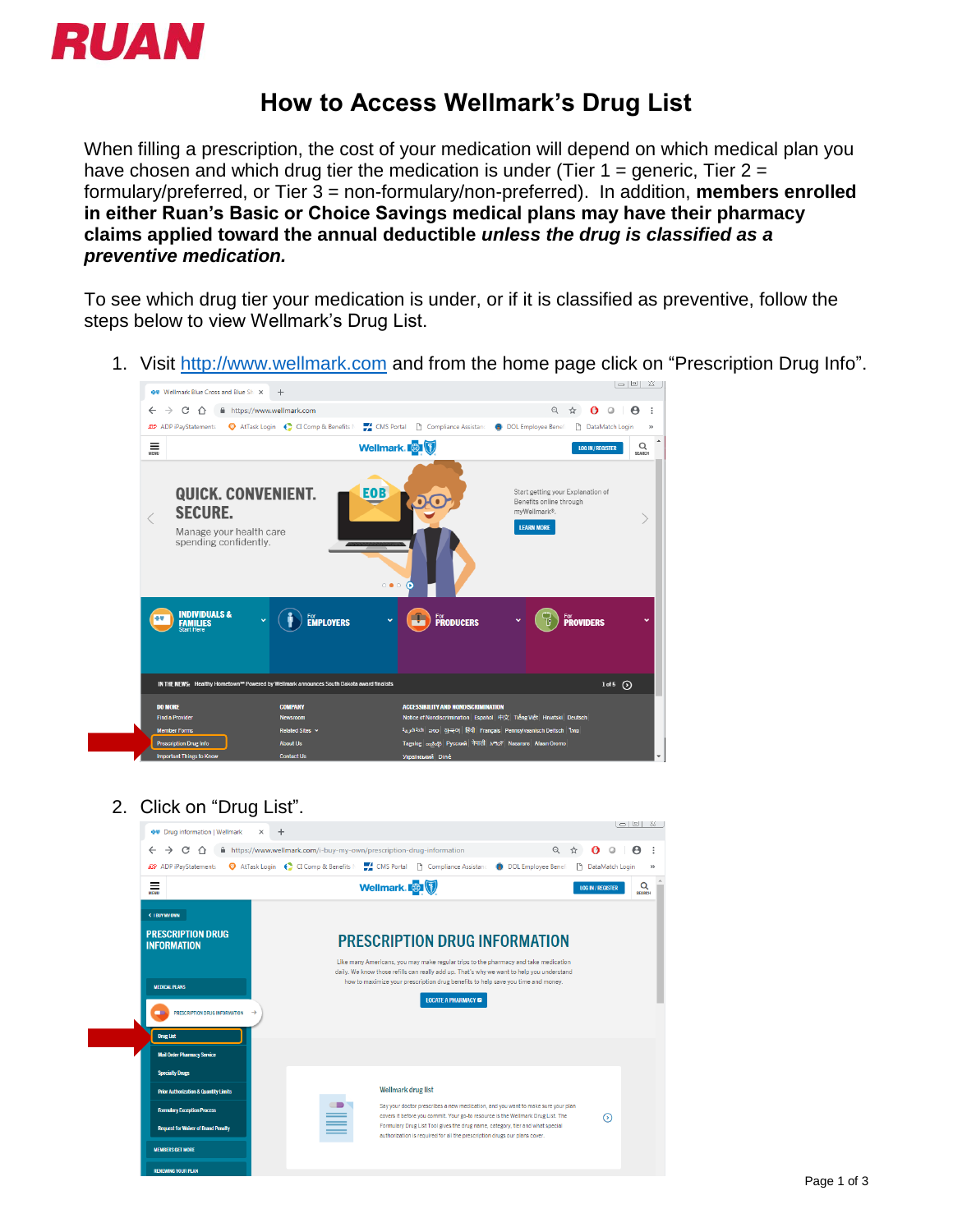

3. Scroll down and under Formularies click on "Blue Rx Complete".



- 4. From this page you may look up a medication two ways:
	- a. Type the drug name in the search field to the left of the screen

| OU Drug List   Wellmark<br>$\times$ $\times$ Blue Rx CompleteSM                                                                                                                           | $\times$ $\overline{\phantom{a}}$ Blue Rx CompleteSM<br>$\times$                                                                                                                                                                                                                                                                                                                                                                                                                                                                                                                                                        |                                             |                   |                                     |                            | 816618 |  |
|-------------------------------------------------------------------------------------------------------------------------------------------------------------------------------------------|-------------------------------------------------------------------------------------------------------------------------------------------------------------------------------------------------------------------------------------------------------------------------------------------------------------------------------------------------------------------------------------------------------------------------------------------------------------------------------------------------------------------------------------------------------------------------------------------------------------------------|---------------------------------------------|-------------------|-------------------------------------|----------------------------|--------|--|
| △ Secure https://wellmark.adaptiverx.com/webSearch/index?key=cnhmbGV4LnBsYW4uUGxhblBkZlR5cGUtMzc=<br>C                                                                                    |                                                                                                                                                                                                                                                                                                                                                                                                                                                                                                                                                                                                                         |                                             |                   |                                     |                            |        |  |
| 22 ADP iPayStatements ● AtTask Login ● CI Comp & Benefits   ■ CMS Portal     Compliance Assistant ● DOL Employee Benef     DataMatch Login A Delta Dental Employe   2 Delta Secure e-mail |                                                                                                                                                                                                                                                                                                                                                                                                                                                                                                                                                                                                                         |                                             |                   |                                     |                            |        |  |
| <b>Wellmark.</b>                                                                                                                                                                          | Blue Rx Complete <sup>SM</sup><br>Welcome                                                                                                                                                                                                                                                                                                                                                                                                                                                                                                                                                                               |                                             |                   |                                     |                            |        |  |
| Drug Name Search<br>$\checkmark$                                                                                                                                                          | We cover both brand name drugs and generic drugs. Generic drugs have the same active-ingredient formula as a brand name                                                                                                                                                                                                                                                                                                                                                                                                                                                                                                 |                                             |                   |                                     |                            |        |  |
| Enter a drug name to begin<br>lisinopril                                                                                                                                                  | drug. Generic drugs usually cost less than brand name drugs and are rated by the Food and Drug Administration (FDA) to be as<br>safe and effective as brand name drugs. Members may be required to pay more for a prescription when a brand-name product is<br>dispensed.                                                                                                                                                                                                                                                                                                                                               |                                             |                   |                                     |                            |        |  |
|                                                                                                                                                                                           | What is a Formulary Drug List?                                                                                                                                                                                                                                                                                                                                                                                                                                                                                                                                                                                          |                                             |                   |                                     |                            |        |  |
| <b>By Therapeutic Class</b><br>$\checkmark$<br>Please select a therapy subclass to continue<br>A                                                                                          | A formulary drug list is a list of drugs covered under your pharmacy benefit and developed to serve as a guide for physicians,<br>pharmacists, healthcare professionals and members in the selection of cost-effective drug therapy. The formulary does not<br>define benefit coverage and limitations. Many members have specific benefit inclusions, exclusions, copayments or a lack of<br>coverage, which are not reflected in the formulary. Members should contact their Plan Sponsor or Wellmark Customer Service at<br>the number on the back of their ID card if they have questions regarding their coverage. |                                             |                   |                                     |                            |        |  |
| <b>ANALGESICS</b>                                                                                                                                                                         |                                                                                                                                                                                                                                                                                                                                                                                                                                                                                                                                                                                                                         | <b>Tier Designation</b>                     |                   |                                     |                            |        |  |
| NONSTEROIDAL ANTI-INFLAMMATORY DRUGS<br>OPIOID ANALGESICS, LONG-ACTING                                                                                                                    |                                                                                                                                                                                                                                                                                                                                                                                                                                                                                                                                                                                                                         | Tier 1                                      | Tier 2            | Tier 3                              | Tier 4                     |        |  |
| OPIOID ANALGESICS, SHORT-ACTING                                                                                                                                                           | <b>Blue Rx Complete 4 Tier</b>                                                                                                                                                                                                                                                                                                                                                                                                                                                                                                                                                                                          | Tier <sub>1</sub>                           | Tier <sub>2</sub> | Tier 3                              | Tier 4                     |        |  |
| <b>ANESTHETICS</b>                                                                                                                                                                        | Blue Rx Complete 3 Tier                                                                                                                                                                                                                                                                                                                                                                                                                                                                                                                                                                                                 | Tier 1                                      | Tier 2            |                                     | Tier 3 and Tier 4 combined |        |  |
| <b>LOCAL ANESTHETICS</b>                                                                                                                                                                  | <b>Blue Rx Complete 2 Tier</b>                                                                                                                                                                                                                                                                                                                                                                                                                                                                                                                                                                                          | Tier 1                                      |                   | Tier 2. Tier 3, and Tier 4 combined |                            |        |  |
| ANTI-ADDICTION/SUBSTANCE ABUSE TREATMENT<br><b>AGENTS</b>                                                                                                                                 | Blue Rx Complete 1 Tier                                                                                                                                                                                                                                                                                                                                                                                                                                                                                                                                                                                                 | Tier 1, Tier 2, Tier 3, and Tier 4 combined |                   |                                     |                            |        |  |
| ALCOHOL DETERRENTS/ANTI-CRAVING                                                                                                                                                           | <b>Printable Files</b>                                                                                                                                                                                                                                                                                                                                                                                                                                                                                                                                                                                                  |                                             |                   |                                     |                            | Legend |  |